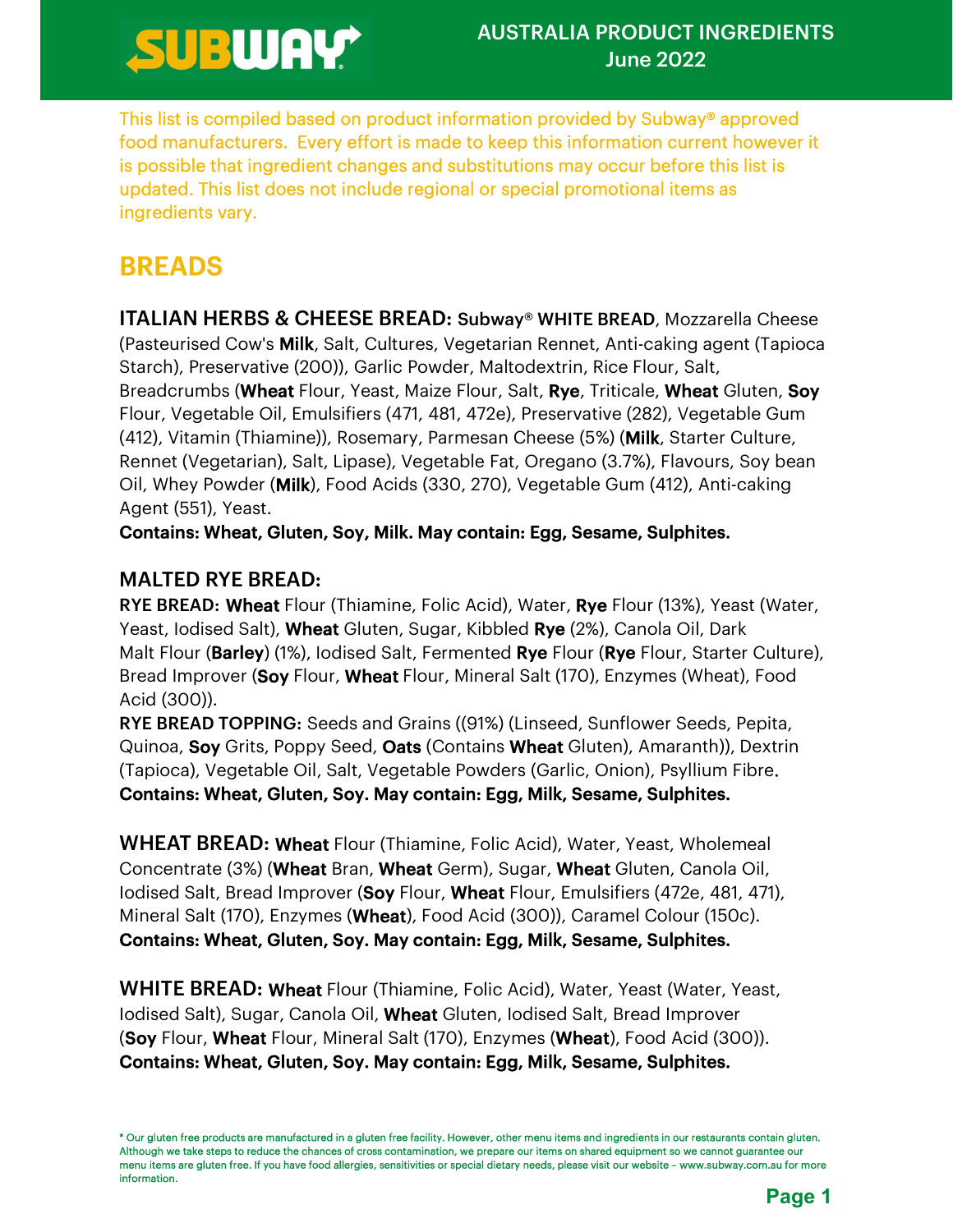

WRAP (FLOUR) REGULAR size: Wheat Flour (Thiamine, Folic Acid), Water, Vegetable Fat, Humectant (422), Baking Powder (Raising Agents (501, 541, 516), Wheat Starch), Iodised Salt, Emulsifier (471), Acidity Regulator (297), Preservative (200). Contains: Wheat, Gluten.

WRAP (FLOUR), LARGE size: Wheat Flour (Thiamine, Folic Acid), Water, Vegetable Fat, Humectant (422), Baking Powder (Raising Agents (501, 541, 516), Wheat Starch), Iodised Salt, Emulsifier (471), Acidity Regulator (297), Preservative (200). Contains: Wheat, Gluten.

WRAP, GLUTEN FREE\* REGULAR size: Water, Brown Rice Flour, Thickeners (1442, 1450, 464), Buckwheat Flour, Rice Flour, Canola Oil, Dried Potato, Sugar Fibre, Pea Protein, Sugar, Natural Flavour, Stabilisers (415,412), Iodised Salt, Sodium Bicarbonate, Acidity Regulator (297), Inulin, Cultured Dextrose.

WRAP, MULTIGRAIN, REGULAR size: Wheat Flour (Thiamine, Folic Acid), Water, Wholemeal Wheat Flour (17%) (Thiamine, Folic Acid), Vegetable Shortening (Vegetable Oil, Emulsifier (471)), Grain Mix (3.6%) (Kibbled **Wheat**, Kibbled Corn, Kibbled **Rye**,<br>Malted **Wheat**, Linseed), Baking Powder (Emulsifiers (339, 341, 450), Raising Agent (500), Cornflour (Wheat)), Iodised Salt, Sugar, Dough Conditioner (Emulsifiers (481, 471), **Soy** Flour), Acidity Regulator (297), Preservative (200).

Contains: Wheat, Gluten, Soy.

**MEAT, POULTRY, EGG & SEAFOOD**<br>**BACON, SMOKY:** Pork (90%), Water, Salt, Sugar, Acidity Regulators (326,261), Dextrose (Maize), Mineral Salts (451, 452), Antioxidant (316), Sodium Nitrite (250), Wood Smoked.

### BUFFALO CHICKEN:

CHICKEN STRIPS: Chicken Breast (89%), Water, Maltodextrin (Maize), Maize Starch, Dextrose (Maize), Salt, Mineral Salt (451, 450), Vegetable Protein, Natural Flavours, Hydrolysed Maize Protein, Vegetable Fibre, Yeast and Yeast Extracts, Vegetable Powder (Onion).

BUFFALO SAUCE: Water, Vinegar, Salt, Dextrose, Cayenne Chilli Puree (Cayenne Chilli, Food Acid (Acetic)), Milk Solids, Sugar, Corn Starch, Natural Flavours (Milk), Spice, Thickener (Xanthan Gum), Natural Colours (Paprika & Turmeric Oleoresins), Spice Extract.

#### Contains: Milk.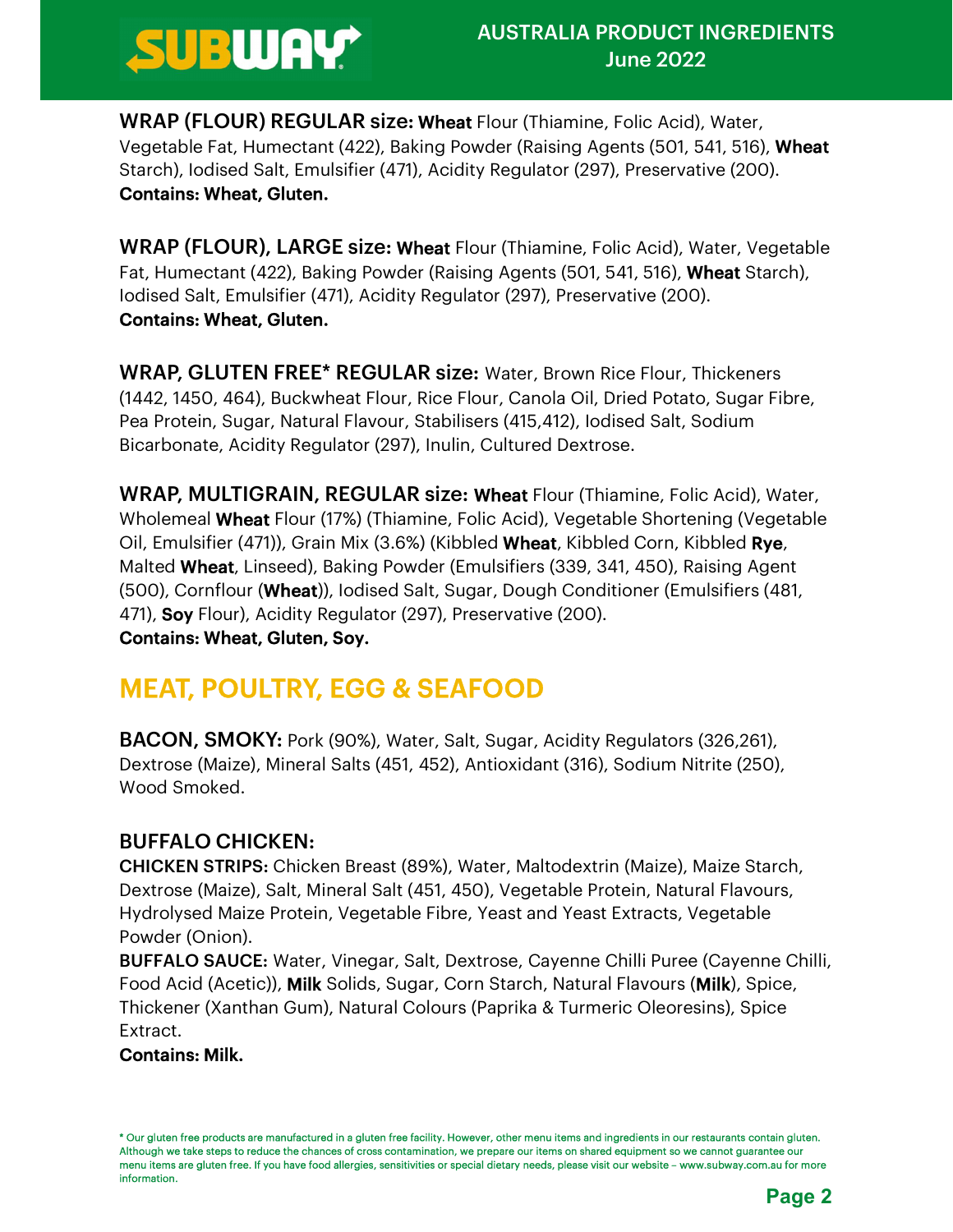## CHICKEN & BACON RANCH:

CHICKEN STRIPS: Chicken Breast (89%), Water, Maltodextrin (Maize), Maize Starch, Dextrose (Maize), Salt, Mineral Salt (451, 450), Vegetable Protein, Natural Flavours, Hydrolysed Maize Protein, Vegetable Fibre, Yeast and Yeast Extracts, Vegetable Powder (Onion).

BACON, SMOKY: Pork (90%), Water, Salt, Sugar, Acidity Regulators (326,261), Dextrose (Maize), Mineral Salts (451, 452), Antioxidant (316), Sodium Nitrite (250), Wood Smoked.

RANCH DRESSING: Water, Vegetable Oil, Vinegar, Lemon Juice, Salt, Milk Solids, Whey Protein (Milk), Sour Cream Powder (Milk), Vegetable Gums (412, 415, 466), Food Acids (270, 330), Thickener (1412), Preservative (202), Yellow Mustard, Herb, Flavour (Milk), Garlic, Sweetener (955).

### Contains: Milk.

CHICKEN CLASSIC: Chicken (82%), Wheat Flour, Vegetable Oil, Water, Salt, Flavour (635 (Disodium-5'-ribonucliotides), Yeast Extract), Wheat Starch, Herbs & Spices, Sugar, **Egg** Albumen, Soy Sauce (Soy, Wheat), Dehydrated Vegetable (Garlic), Yeast Extract, Whey Powder (Milk), Mineral Salts (451, 450, 452). Contains: Wheat, Gluten, Milk, Egg, Soy.

CHICKEN SCHNITZEL (QLD, NSW, ACT, NT): Chicken Breast (70%), Breadcrumb (Wheat Flour, Salt, Yeast, Wheat Gluten, Sugar, Canola Oil), Batter (Wheat flour, Thickener (1404), Mineral Salts (500, 541, 450), Salt, **Soy** flour, Emulsifier (322 (Soy)), Marinade (Water, Salt, Modified Starch (1442), Mineral Salts (451,452), Maltodextrin), Predust (Wheat, Egg), Vegetable Oil.

### Contains: Wheat, Gluten, Soy, Egg.

CHICKEN SCHNITZEL (WA, SA, TAS & VIC): Chicken (57%), Water, Wheat Flour, Canola Oil, Sugar, Salt, Wheat Gluten, Yeast, Wheat Starch, Colours (100, 160c), Herb Extract, Modified Starch (1442), **Soy** Protein Isolate, Vegetable Powder (Garlic, Onion), Mineral Salts (451, 450), Vegetable Gum (415).

Contains: Wheat, Gluten and Soy. May Contain: Milk, Egg.

CHICKEN STRIPS: Chicken Breast (89%), Water, Maltodextrin (Maize), Maize Starch, Dextrose (Maize), Salt, Mineral Salt (451, 450), Vegetable Protein, Natural Flavours, Hydrolysed Maize Protein, Vegetable Fibre, Yeast and Yeast Extracts, Vegetable Powder (Onion).

<sup>\*</sup> Our gluten free products are manufactured in a gluten free facility. However, other menu items and ingredients in our restaurants contain gluten. Although we take steps to reduce the chances of cross contamination, we prepare our items on shared equipment so we cannot guarantee our menu items are gluten free. If you have food allergies, sensitivities or special dietary needs, please visit our website – www.subway.com.au for more information.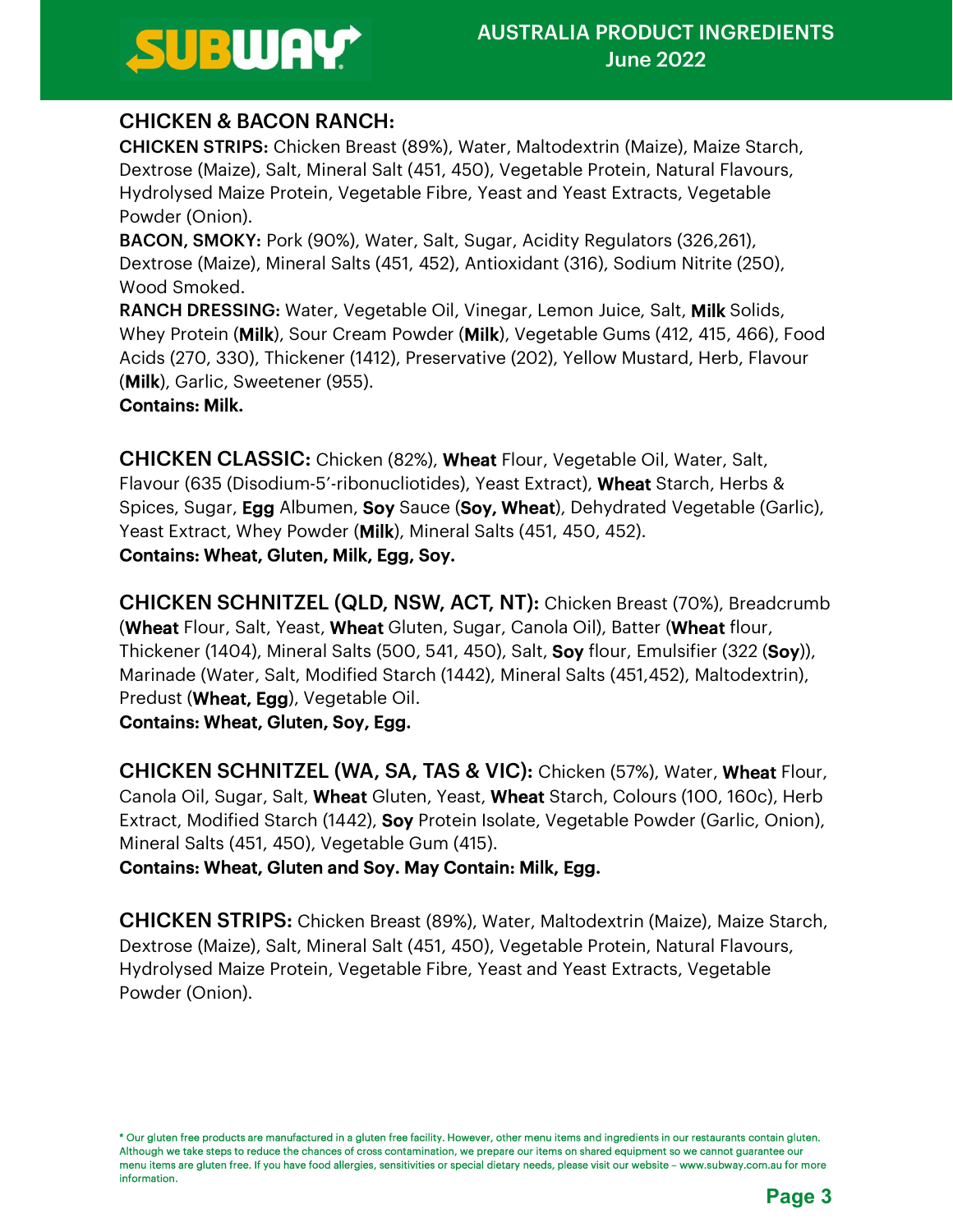## CHICKEN TERIYAKI:

CHICKEN STRIPS: Chicken Breast (89%), Water, Maltodextrin (Maize), Maize Starch, Dextrose (Maize), Salt, Mineral Salt (451, 450), Vegetable Protein, Natural Flavours, Hydrolysed Maize Protein, Vegetable Fibre, Yeast and Yeast Extracts, Vegetable Powder (Onion).

TERIYAKI GLAZE: Water, Sugar, Thickener (1422), Fructose, Tomato Paste, Ginger, Salt, Hydrolysed Vegetable Protein, Acidity Regulators (260, 270), Garlic Powder, Sesame Seeds, Minced Onion, Red Bell Peppers, **Sesame** Oil, Colour (150d), Spices, Preservatives (202, 211), Flavours.

#### Contains: Sesame.

### ITALIAN B.M.T.® MEATS:

SALAMI: Pork and Beef (93%), Salt, Soy Protein, Dextrose (Tapioca, Maize), Maltodextrin (Maize), Spices and Spice Extracts, Antioxidants (316, 307b, 392), Lactose (Milk), Mineral Salts 450, 451), Mustard Flour, Dehydrated Vegetable (Garlic, Onion), Sugar, Herb Extract, Preservative (250 (Sodium Nitrite), Starter Cultures, Fermented Red Rice, Canola Oil, Wood Smoked.

#### Contains Milk and Soy.

PEPPERONI: Pork and Beef (92%), Salt, Soy Protein, Dextrose (Tapioca, Maize), Spices and Spice Extracts, Maltodextrin (Maize), Lactose (Milk), Natural Colour (160c), Antioxidants (316, 307b, 392), Dehydrated Vegetables (Garlic, Onion), Mustard Flour, Starter Cultures, Preservative (250 (Sodium Nitrite)), Fermented Red Rice, Mineral Salts (450, 451, 452), Rice Flour, Yeast Extract, Sugar, Flavour, Acidity Regulator (262), Herb Extract, Hydrolysed Vegetable Protein (Maize, **Soy**), Canola Oil, Maize Starch, Wood Smoked.

### Contains Milk and Soy.

LEG HAM: Pork (72%), Water, Salt, Thickener (1442), Dextrose (Maize), Sugar, Acidity Regulators (326, 262), Mineral Salt (451, 452, 450, 341), Antioxidant (316), Preservative (250 (Sodium Nitrite)), Smoked.

LEG HAM: Pork (72%), Water, Salt, Thickener (1442), Dextrose (Maize), Sugar, Acidity Regulators (326, 262), Mineral Salt (451, 452, 450, 341), Antioxidant (316), Preservative (250 (Sodium Nitrite)), Smoked.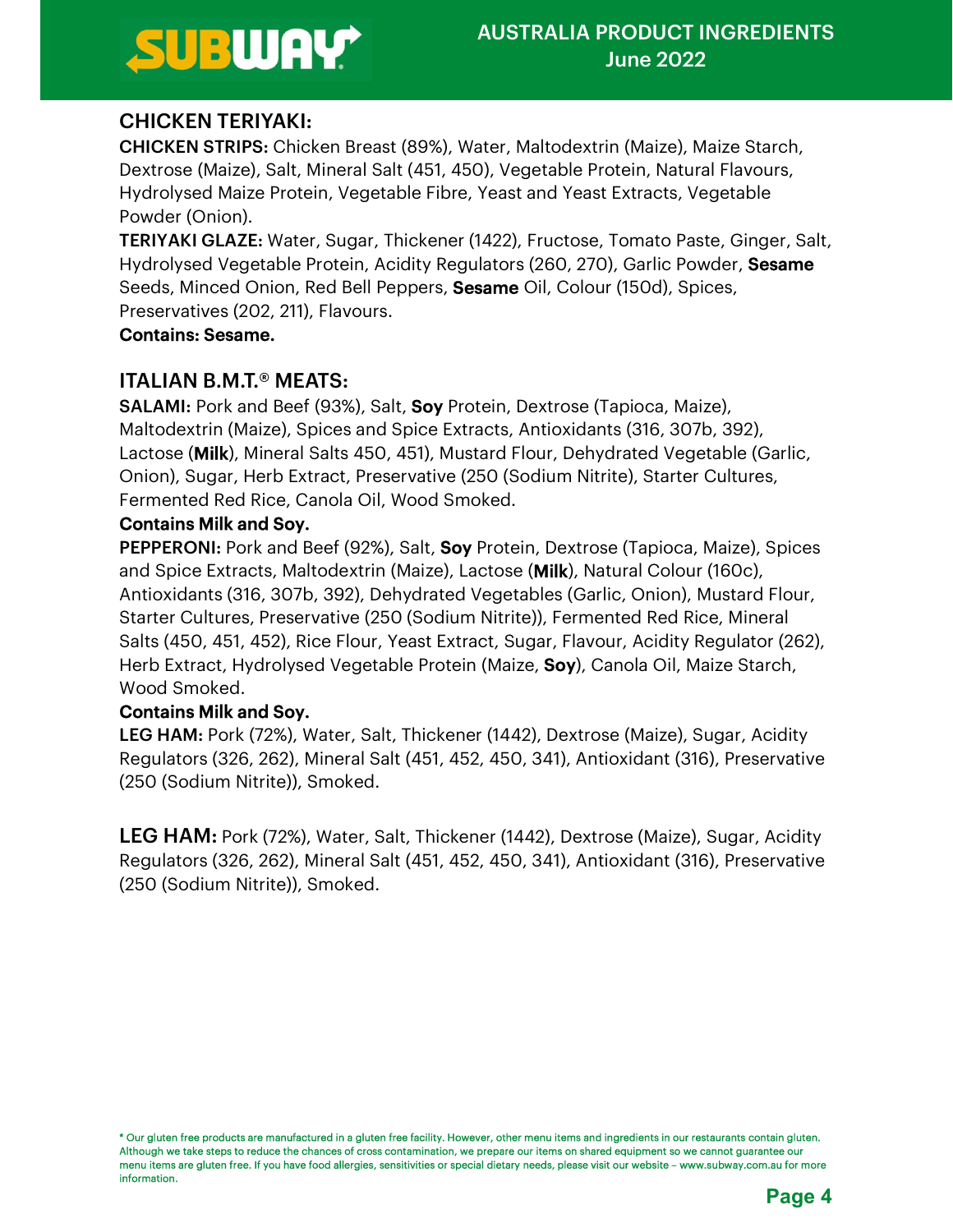## MEATBALLS WITH MARINARA SAUCE:

MEATBALLS: Beef (65%), Water, Textured Vegetable Protein, Soy Protein, Breadcrumb (Cereal and Cereal Flours (Wheat and Soy), Yeast, Salt, Wheat Gluten, Vegetable Oil, Soy Flour, Emulsifiers (471, 481, 472e), Acidity Regulator (263), Preservative (282), Vegetable Gum (412), Vitamin (Thiamine)), Salt, Dehydrated Vegetables, Herbs & Spices, Vegetable Oil, Hydrolysed Vegetable Protein, Wheat Flour, Cheese (Pasteurised Milk, Salt, Culture, Enzyme), Wholemeal Wheat Flour, Wheat Gluten, Soy Flour, Colour (150c). Contains: Wheat, Gluten, Soy, Milk.

MARINARA SAUCE: Tomato Concentrate (Tomato Paste, Water), Vegetable Oil, Sugar, Dehydrated Onion, Salt, Thickener (1442), Herbs and Spice, Food Acid (330).

### PIZZA MEATS:

SALAMI: Pork and Beef (93%), Salt, Soy Protein, Dextrose (Tapioca, Maize), Maltodextrin (Maize), Spices and Spice Extracts, Antioxidants (316, 307b, 392), Lactose (Milk), Mineral Salts 450, 451), Mustard Flour, Dehydrated Vegetable (Garlic, Onion), Sugar, Herb Extract, Preservative (250 (Sodium Nitrite)), Starter Cultures, Fermented Red Rice, Canola Oil, Wood Smoked.

### Contains Milk, Soy.

PEPPERONI: Pork and Beef (92%), Salt, Soy Protein, Dextrose (Tapioca, Maize), Spices and Spice Extracts, Maltodextrin (Maize), Lactose (Milk), Natural Colour (160c), Antioxidants (316, 307b, 392), Dehydrated Vegetables (Garlic, Onion), Mustard Flour, Starter Cultures, Preservative (250 (Sodium Nitrite)), Fermented Red Rice, Mineral Salts (450, 451, 452), Rice Flour, Yeast Extract, Sugar, Flavour, Acidity Regulator (262), Herb Extract, Hydrolysed Vegetable Protein (Maize, Soy), Canola Oil, Maize Starch, Wood Smoked.

### Contains Milk, Soy.

#### POACHED EGG: Cage Free Whole Egg. Contains: Egg. May Contain: Wheat, Gluten.

ROAST BEEF: Beef (min 80%), Water, Dextrose, Maltodextrin, Salt, Mineral Salt (451), Dehydrated Vegetables (Garlic, Onion), Colour (150d), Spice, Vegetable Oil.

SEAFOOD SENSATION<sup>™</sup>: Fish Meat (37%), Starch (Tapioca, Corn), Sugar, Modified Tapioca Starch (1420), Vegetable Oil, Salt, Glycine, Colours (Carmine, Paprika), **Egg** White Powder, Stabiliser (450, 451, 452), Crab Flavour, Subway<sup>®</sup> MAYONNAISE. Contains: Fish, Egg.

<sup>\*</sup> Our gluten free products are manufactured in a gluten free facility. However, other menu items and ingredients in our restaurants contain gluten. Although we take steps to reduce the chances of cross contamination, we prepare our items on shared equipment so we cannot guarantee our menu items are gluten free. If you have food allergies, sensitivities or special dietary needs, please visit our website – www.subway.com.au for more information.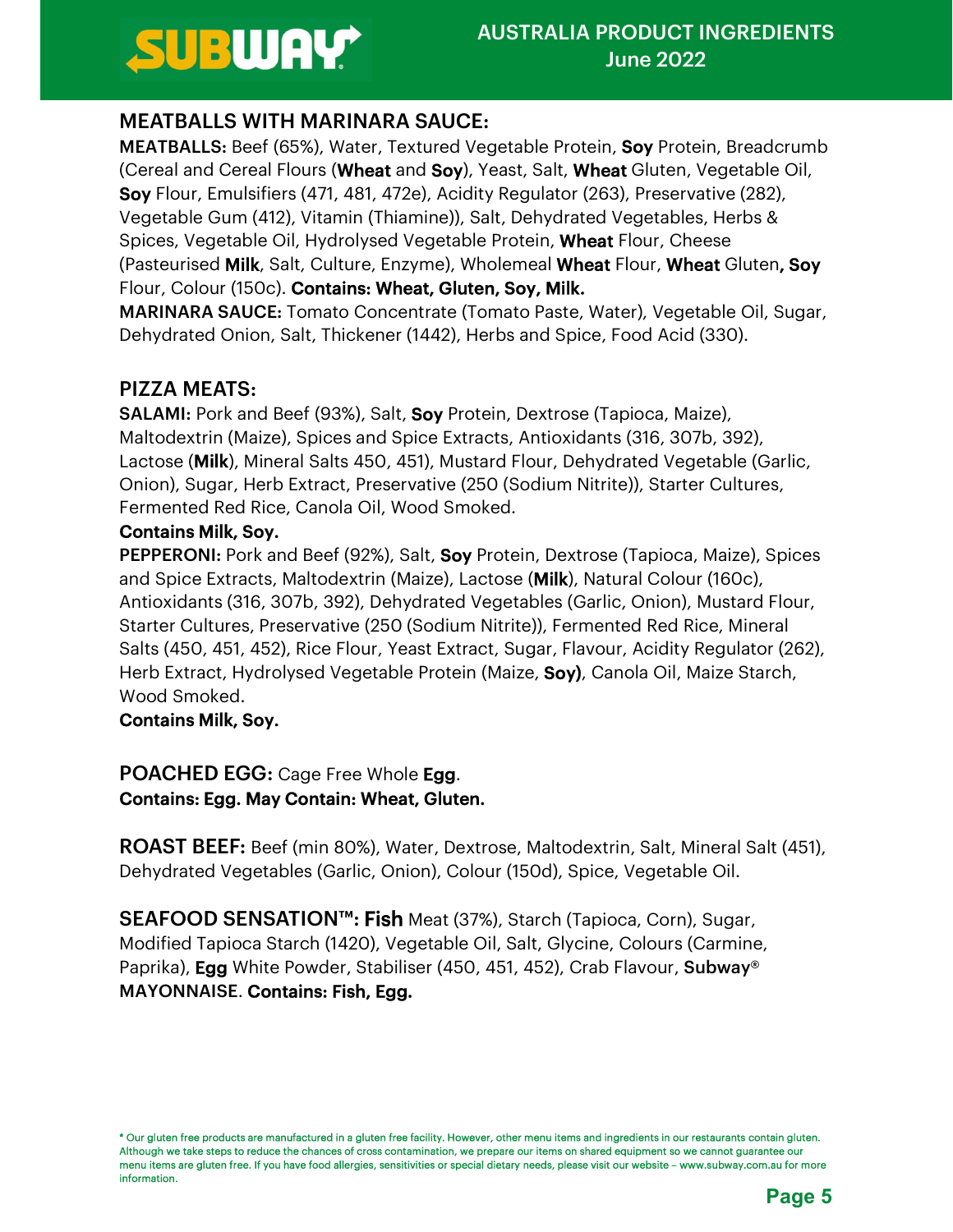

SMASHED FALAFEL: Chickpeas (62%), Onion, Seasoning Blend (Dehydrated Vegetables (Red Bell Pepper, Onion, Garlic), Herbs & Spices, Wheat Flour, Soy Meal (Wheat), Salt, Wheat Bran, Sugar, Maltodextrin (Maize), Yeast Extract, Vegetable Oils, Flavour), Thickener (1412 (Corn Starch)), Water, Vegetable Oil. Contains: Wheat, Gluten, Soy.

STEAK, DICED: Beef (77%), Water, Thickener (407a, 1442, 415), Dextrose, Salt, Hydrolysed Vegetable Protein (Maize & Soy), Soy Protein, Mineral Salts (508,450,451), Maltodextrin (Maize), Colour (150d, **Sulphites**), Yeast Extracts, Vegetable Fibre, Vegetable Powders (Onion, Garlic), Fermented Soy Sauce, Sugar, Natural Flavour, Spice and Vegetable Extracts (Pepper, Celery, Garlic), Vegetable Oil. Contains: Soy, Sulphites.

TUNA & MAYO: Skipjack Tuna (Fish) (min 60%), Subway® MAYONNAISE, Water, Salt.

Contains: Fish, Egg.

TURKEY: Turkey Breast (70%), Water, Thickeners (407a, 1442), Dextrose (Maize), Salt, Mineral Salt (451), Yeast Extract, Natural Flavour, Liquid Smoke (Smoke Condensate, Emulsifier (433), Acidity Regulator (260), Caramel Colour (150a).

VEGGIE PATTY: Vegetables (40%) (Carrots, Bell Peppers, Mushrooms, Water Chestnuts, Onions, Black Olives), Soy Protein, Cooked Brown Rice, Seasonings (Herbs and Spices, Hydrolysed Vegetable Protein (Soy), Yeast Extracts, Sugar, Salt, Vegetable Fibre), Oats, Vegetable Oil.

Contains: Gluten, Soy.

**CHEESE**<br> **MOZZARELLA CHEESE (shredded):** Pasteurised Cow's **Milk**, Salt, Cultures, Vegetarian Rennet, Anti-caking agent (Tapioca Starch), Preservative (200). Contains: Milk.

NATURAL CHEDDAR CHEESE: Pasteurised Cow's Milk, Salt, Cultures, Enzyme (Non Animal Rennet). Contains Milk.

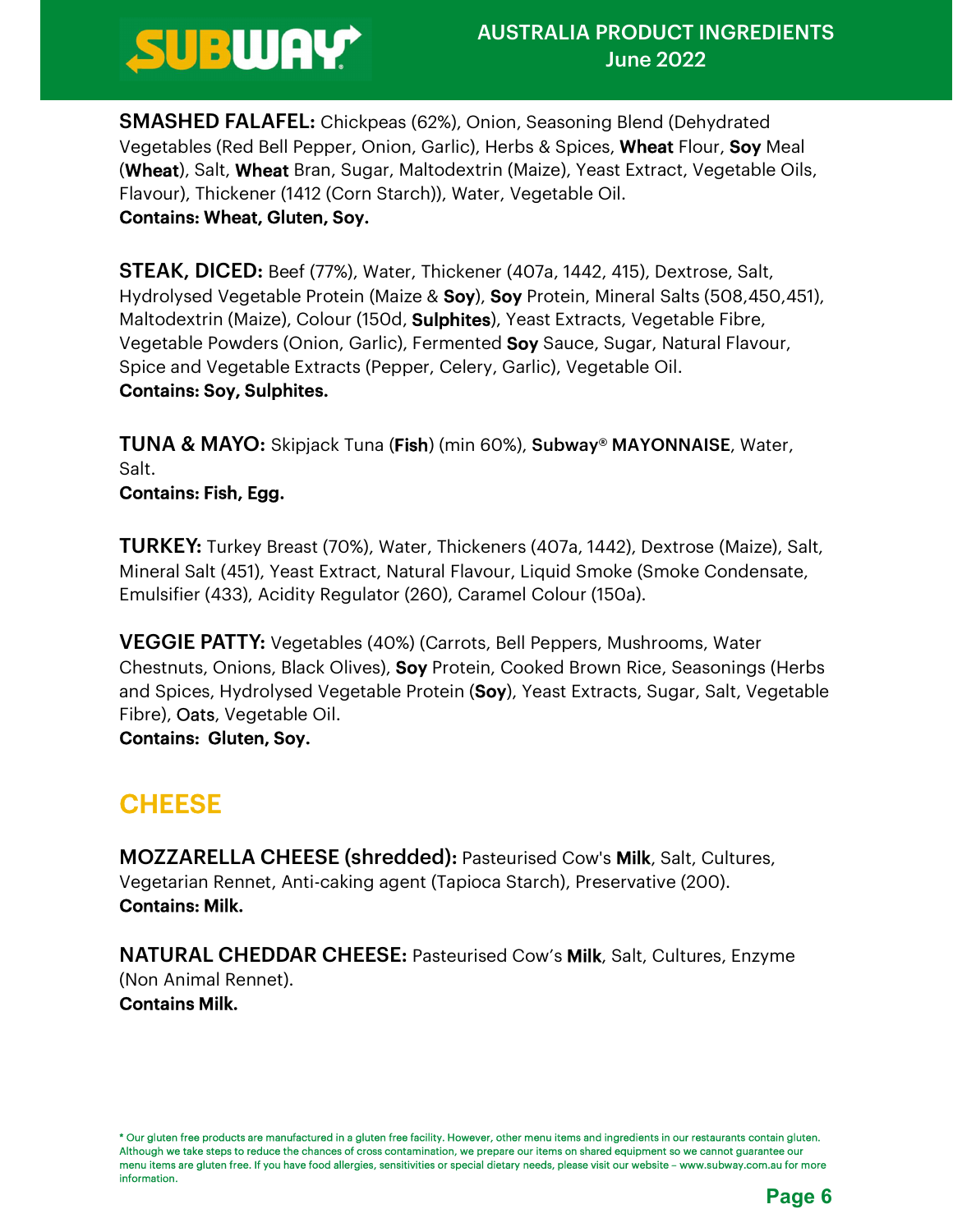

OLD ENGLISH STYLE PROCESSED CHEESE: Cheese (min 60%) (Cow's Milk, Salt, Cultures, Enzyme (Microbial/Calf Rennet)), Water, Milk Solids, Emulsifiers (331, 322 (Soy Lecithin) 339), Salt, Acidity Regulators (260, 330), Preservative (200), Colours (160b, 160c), Enzymes.

Contains Milk, Soy.

**VEGETABLES<br>AVOCADO:** Hass Avocado Puree (100%).

BEETROOT (Selected locations only): Sliced Beetroot, Water, Sugar, Food Acid (260), Salt, Flavours.

CAPSICUM: Sliced Green Capsicum.

CARROTS: Shredded Carrots.

CUCUMBERS: Sliced Ripe Cucumbers. JALAPEÑO PEPPER SLICES: Sliced Jalapeno Peppers, Water, Vinegar, Food Acid (260), Salt, Preservative (211), Mineral Salt (509), Colour (102).

LETTUCE: Shredded Iceberg Variety.

OLIVES: Sliced Black Olives, Water, Salt, Ferrous Gluconate.

ONIONS: Sliced Red Onions.

PICKLES: Pickles, Water, Vinegar, Salt, Mineral Salt (509), Preservative (211), Natural Flavourings, Emulsifier (433).

PINEAPPLE (Selected locations only): Pineapple, Unsweetened Pineapple Juice, Citric Acid (330).

SPINACH: Baby Spinach.

TOMATOES: Sliced Red Ripe Tomatoes.

<sup>\*</sup> Our gluten free products are manufactured in a gluten free facility. However, other menu items and ingredients in our restaurants contain gluten. Although we take steps to reduce the chances of cross contamination, we prepare our items on shared equipment so we cannot guarantee our menu items are gluten free. If you have food allergies, sensitivities or special dietary needs, please visit our website – www.subway.com.au for more information.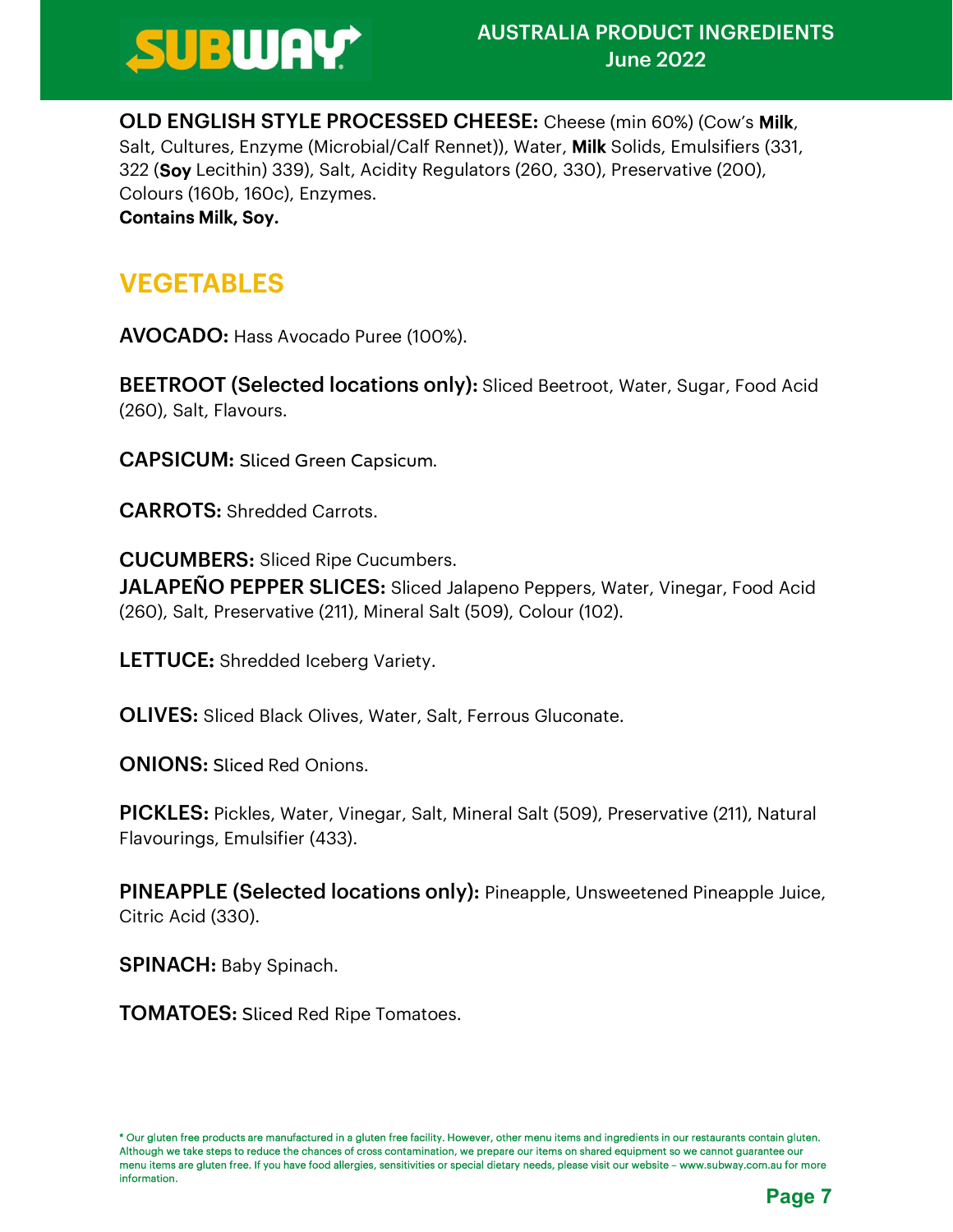**SAUCES AND DRESSINGS**<br>BLUE CHEESE DRESSING: Canola Oil, Water, Vinegar, Cheddar Blue Cheese Powder ((4%), (**Milk**, Microbial/Bovine Rennet)), Pasteurised **Egg** Yolk, Sugar, Corn Starch, Salt, Whey Powder (Milk), Natural Flavour, Food Acid (Lactic), Herb & Spice, Thickener (Xanthan), Vegetable Powder (Garlic), Preservative (Potassium Sorbate), Antioxidant (EDTA).

**Contains: Milk, Egg.<br>CHIPOTLE SOUTHWEST SAUCE: Soy** Bean Oil, Water, White Vinegar, **Milk** Solids, **Egg** Yolk (Pasteurised), Salt, Vegetable Powders (Onion, Garlic), Acidity Regulator (270), Stabiliser (415), Yeast Extract, Herb and Spice, Flavours (Chipotle Extract (0.1%) Soy, Milk), Preservatives (202, 211), Emulsifier (433), Antioxidant (385), Sweetener (950).

### Contains: Soy, Milk, Egg.

GARLIC AIOLI SAUCE: Water, Vegetable oil, Thickener (1414, 415, 412, 401), Garlic (3%), Sugar, Skim Milk Powder, Salt, Food Acids (270, 260, 330), Preservatives (211, 202, 223), Natural Flavour, Herb (Sulphites), Antioxidant (385), Colour (102, 110). Contains: Milk, Sulphites.

HABANERO HOT SAUCE: Water, Sugar, Mango Puree (Food Acids (Citric & Ascorbic)), Vinegar, Chilli Purees (including Habanero (6%), Food Acid (Acetic)), Tamarind Concentrate (Tamarind, Water), Salt, Corn Starch, Tomato Paste, Garlic, Fructose, Spices, Food Acid (Citric), Thickener (Xanthan), Natural Colours (Turmeric & Paprika Oleoresins).

HONEY MUSTARD: Water, Sugar, Vinegar, Mustard (4%), Thickeners (1422, 415), Honey (3%), Salt, Acidity Regulators (260, 270, 330), Colour (171, 150d), Potato Fibre, Lemon Juice Concentrate, Preservatives (202, 211), Vegetable Powders (Onion, Garlic), Spices, Rice Flour, Natural Herb Extract, Anticaking Agent (551).

MARINARA SAUCE: Tomato Concentrate (Tomato Paste, Water), Vegetable Oil, Sugar, Dehydrated Onion, Salt, Thickener (1442), Herbs and Spice, Food Acid (330).

MAYONNAISE: Water, Vegetable Oil (Antioxidant (307)), White Vinegar, Pasteurised Egg Yolk, Thickeners (1442, 412), Salt, Mustard Flour, Preservative (202), Food Acid (270), Antioxidant (385), Colours (100, 160c).

### Contains: Egg.

<sup>\*</sup> Our gluten free products are manufactured in a gluten free facility. However, other menu items and ingredients in our restaurants contain gluten. Although we take steps to reduce the chances of cross contamination, we prepare our items on shared equipment so we cannot guarantee our menu items are gluten free. If you have food allergies, sensitivities or special dietary needs, please visit our website – www.subway.com.au for more information.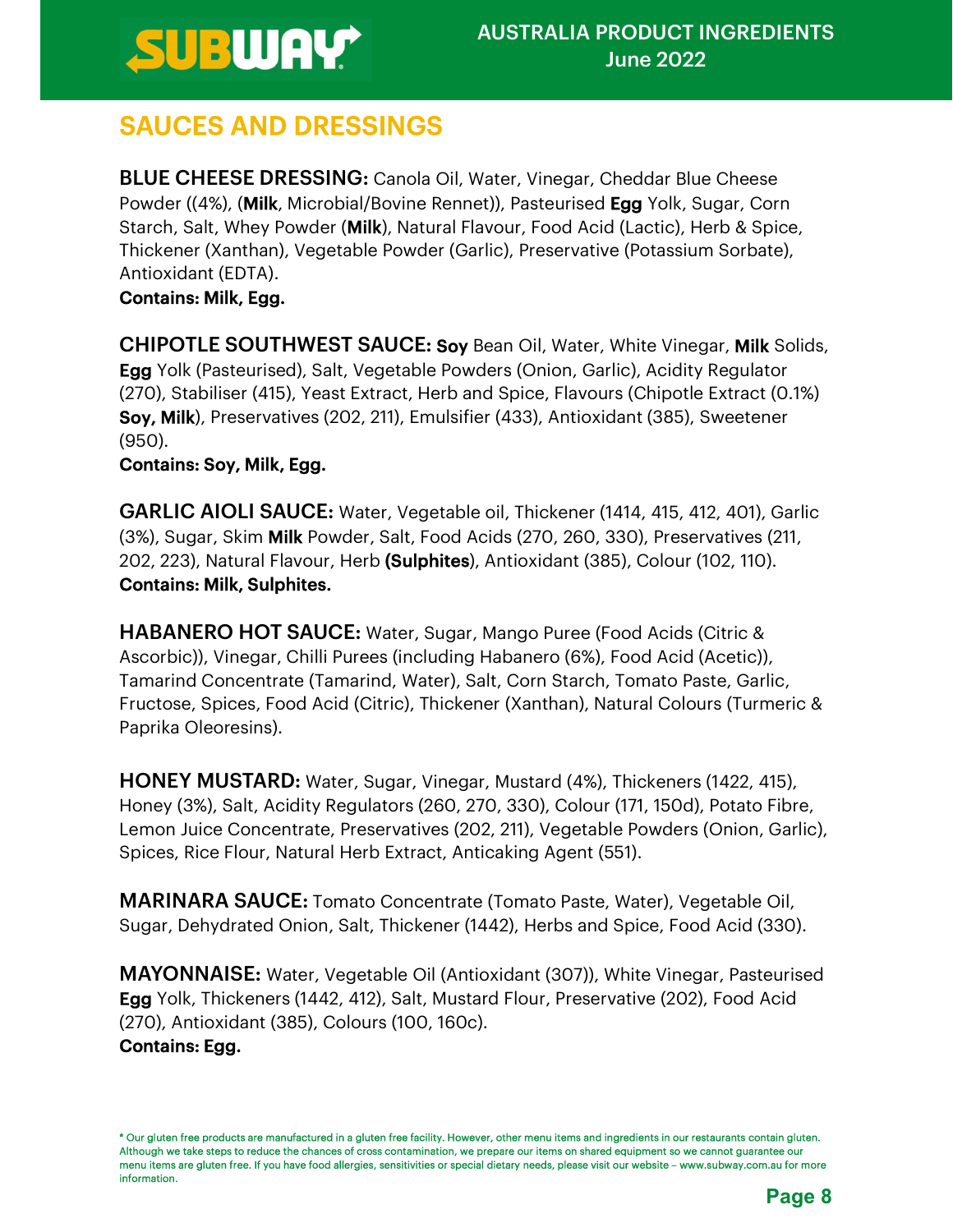

RANCH DRESSING: Water, Vegetable Oil, Vinegar, Lemon Juice, Salt, Milk Solids, Whey Protein (Milk), Sour Cream Powder (Milk), Vegetable Gums (412, 415, 466), Food Acids (270, 330), Thickener (1412), Preservative (202), Yellow Mustard, Herb, Flavour (Milk), Garlic, Sweetener (955).

#### Contains: Milk.

SMOKY BBQ SAUCE: Water, Sugar, White Vinegar, Tomato Paste, Glucose Syrup, Apple Paste, Molasses, Thickeners (1422, 415), Salt, Natural Flavour, Vegetable Powders (Garlic, Onion), Rochester Sauce Powder, Spices, Preservative (202).

SPICY MAYONNAISE: Vegetable Oil (Antioxidant (307)), Water, Maize Dextrose, White Vinegar, Pasteurised **Egg** Yolk, Salt, Thickeners (1442, 415), Yeast Extract, Chilli Flakes, Onion Powder, Dehydrated Garlic, Preservative (202), Natural Colour (160c), Spice Extract (Capsicum Oleoresin), Natural Chilli Flavour, Antioxidant (385). Contains: Egg.

SWEET CHILLI SAUCE: Water, Sugar, Salt, Thickener (1422), Acidity Regulator (260), Chilli (1%), Red Bell Peppers, Stabilizer (415), Flavour, Preservative (211, 202).

SWEET ONION SAUCE: Sugar, Vinegar, Water, Onion (6.6%), Thickener (1422), Mustard Flour, Salt, Poppy Seeds, Red Bell Pepper, Preservative (202), Natural Flavour, Celery Seed Powder.

THOUSAND ISLAND DRESSING: Water, Vegetable Oil, Sugar, Tomato Paste, Thickeners (1414, 415), Gherkins, Acidity Regulators (260, 270), Salt, **Milk** Solids, **Egg**,<br>Spices, Preservatives (202, 211), Vegetable Powder (Garlic), Emulsifier (433), Natural Colours (160c, 100), Antioxidant (385).

**Contains: Milk, Egg.**<br>**TOMATO SAUCE:** Concentrated Tomatoes (Contains 166g of Tomatoes per 100mL), Sugar, Salt, Food Acids (260), Natural Flavours. Contains 78% Concentrated Tomatoes.

## SEASONINGS

SALT: Sea Salt

PEPPER: Black Pepper

SNACKS<br>AVOCADO TOASTIE: Subway® WHITE BREAD, Subway® AVOCADO.

#### Contains: Wheat, Gluten, Soy. May contain: Egg, Milk, Sesame, Sulphites.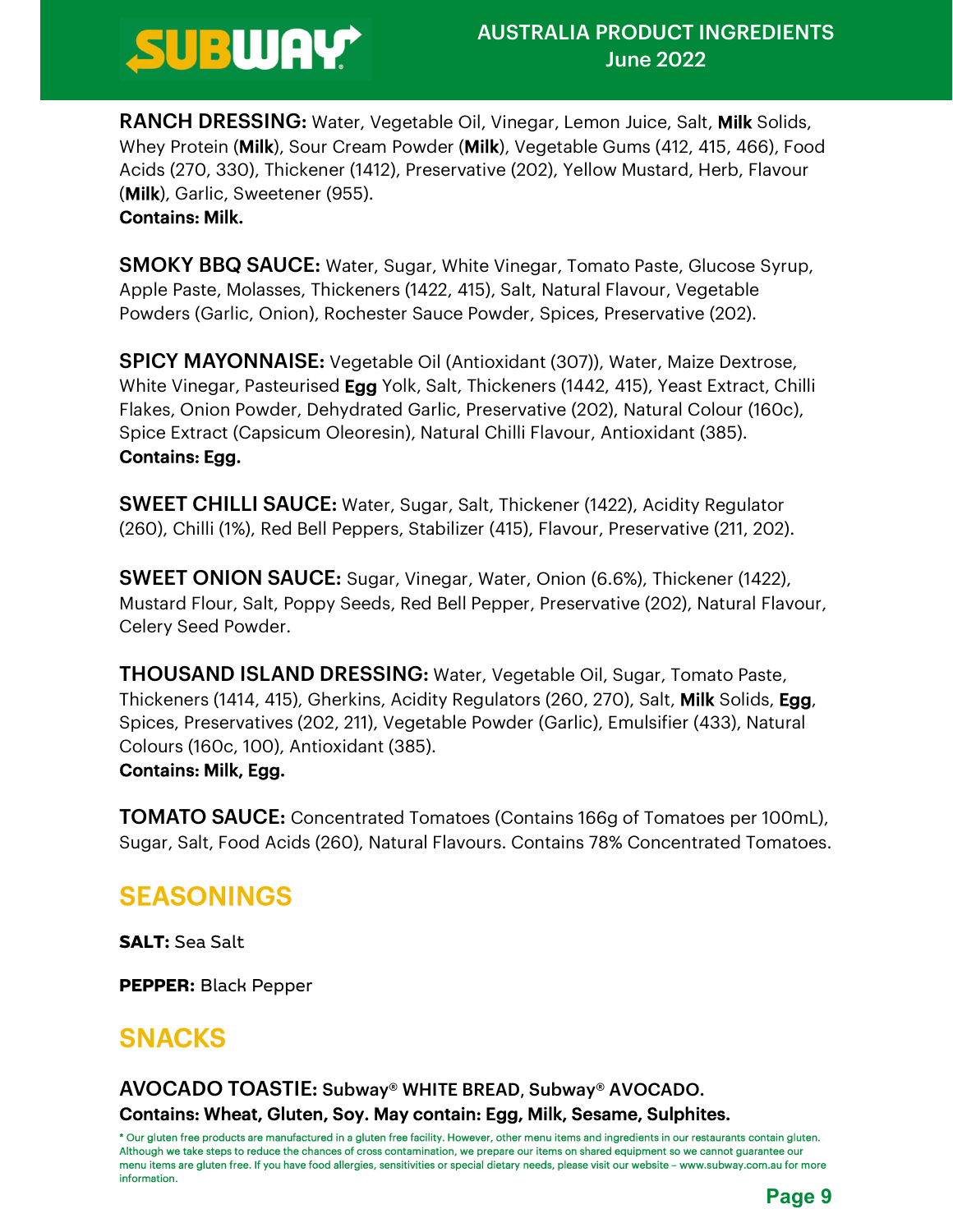CHEESY GARLIC TOASTIE: Subway® WHITE BREAD, Subway® GARLIC AIOLI, Subway® MOZZARELLA CHEESE, Garlic Powder, Maltodextrin, Rice Flour, Salt, Breadcrumbs (Wheat Flour, Yeast, Maize Flour, Salt, Rye, Triticale, Wheat Gluten, Soy Flour, Vegetable Oil, Emulsifiers (471, 481, 472e), Preservative (282), Vegetable Gum (412), Vitamin (Thiamine)), Rosemary, Parmesan Cheese (Milk Starter Culture, Rennet, Salt, Lipase), Vegetable Fat, Oregano, Flavours, Soy bean Oil, Whey Powder (**Milk**), Food Acids (330, 270), Vegetable Gum (412), Anti-caking Agent (551), Yeast. Contains: Wheat, Gluten, Soy, Milk, Sulphites. May contain: Egg, Sesame.

CHIPOTLE QUESADILLA: Subway® WRAP (REGULAR size), Subway® MOZZARELLA CHEESE, Subway® CHIPOTLE SOUTHWEST SAUCE, Green Capsicum, Onions.

Contains: Wheat, Gluten, Milk, Soy, Egg.

FITCHIPS™ (Selected locations only): Potato (95%), Canola Oil, Dextrose. May Contain: Wheat, Gluten, Sulphites.

GARLIC & HERB TOASTIE: Subway® WHITE BREAD, Subway® GARLIC AIOLI, Garlic Powder, Maltodextrin, Rice Flour, Salt, Breadcrumbs (Wheat Flour, Yeast, Maize Flour, Salt, Rye, Triticale, Wheat Gluten, Soy Flour, Vegetable Oil, Emulsifiers (471, 481, 472e), Preservative (282), Vegetable Gum (412), Vitamin (Thiamine)), Rosemary, Parmesan Cheese (Milk Starter Culture, Rennet, Salt, Lipase), Vegetable Fat, Oregano, Flavours, Soy bean Oil, Whey Powder (Milk), Food Acids (330, 270), Vegetable Gum (412), Anti-caking Agent (551), Yeast.

Contains: Wheat, Gluten, Soy, Milk, Sulphites. May contain: Egg, Sesame.

HAM, CHEESE & TOMATO JAFFLE: Subway® WHITE BREAD, Subway® MOZZARELLA CHEESE, Tomatoes, Subway® MAYONNAISE. Contains: Wheat, Gluten, Soy, Milk, Eggs. May contain: Sesame, Sulphites.

MEATBALL MOZZA POT: Subway® MEATBALLS WITH MARINARA SAUCE, Subway® MOZZARELLA CHEESE. Contains: Wheat, Gluten, Soy, Milk.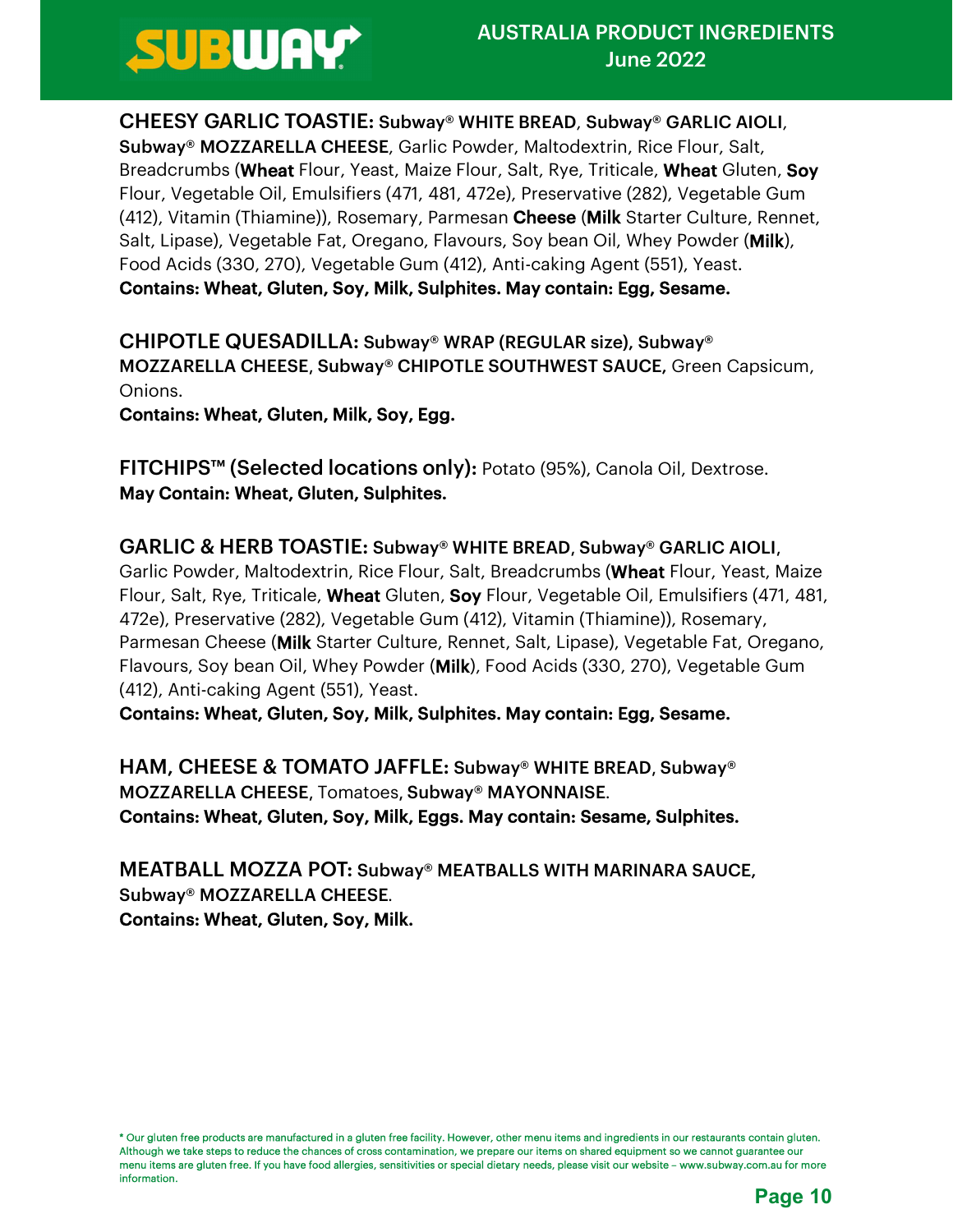**COOKIES & SIDES**<br>**CHOCOLATE CHIP COOKIE: Wheat** Flour, Chocolate Chips (23%) (Sugar, Cocoa Mass, Cocoa Butter, Emulsifier (322 (Soy)), Flavour), Sugar, Margarine (Vegetable Oil, Butter (Cream (Milk), Salt), Water, Salt, Emulsifier (322 (Soy)), Flavours (Milk), Colour (Beta Carotene), Vitamin A Palmitate), Vegetable Oil, Pasteurised Eggs, Wheat Starch, Molasses, Water, Baking Soda, Flavour, Salt, Emulsifier (322 (Soy)).

Contains: Wheat, Gluten, Soy, Milk, Egg. May Contain: Peanut, Almond, Cashew, Hazelnut, Macadamia Nut, Pecan, Pine Nut, Pistachio, Walnut.

CHOCOLATE CHIP RAINBOW COOKIE: Wheat Flour, Sugar, Vegetable Oil, M&M'S® Chocolate Candies (9%) (**Milk** Chocolate (Sugar, Cocoa Mass, Skim **Milk**,<br>Cocoa Butter, Lactose (**Milk**), **Milk** Fat, Emulsifier (322 (Genetically Modified **Soy**)), Salt, Flavours), Sugar, Corn Starch (Genetically Modified), Corn Syrup, Dextrin, Colours (171, 133, 110, 129, 102, 132), Glazing Agent (Carnauba Wax), Thickener (414)), Chocolate Chips (9%) (Sugar, Cocoa Mass, Cocoa Butter, Emulsifier (322 (Soy)), Flavour), Pasteurised **Eggs**, Water, Molasses, Salt, Baking Soda, Whey Powder (**Milk**), Flavour. Contains: Wheat, Gluten, Soy, Milk, Egg. May Contain: Peanut, Almond, Cashew, Hazelnut, Macadamia Nut, Pecan, Pine Nut, Pistachio, Walnut.

M&M'S® is a registered trademark of Mars, Incorporated and/or its affiliates. Mars, Incorporated and its affiliates have no affiliation with and have no participation in the production or distribution of this product.

DOUBLE CHOCOLATE CHIP COOKIE: Sugar, Wheat Flour, Margarine (Vegetable Oil, Butter (Cream (Milk), Salt), Water, Salt, Emulsifier (322 (Soy)), Flavours (Milk), Colour (Beta Carotene), Vitamin A Palmitate), White Confectionery Chips (12%) (Sugar, Vegetable Oil, Skim Milk Powder, Emulsifier (322 (Soy)), Flavour), Chocolate Chips (7%) (Sugar, Cocoa Mass, Cocoa Butter, Emulsifier (322 (Soy)), Flavour), Pasteurised Eggs, Alkalised Cocoa (3%), Water, Wheat Starch, Molasses, Flavour, Baking Soda, Emulsifier (322 (Soy)), Salt.

Contains: Wheat, Gluten, Soy, Milk, Egg. May Contain: Peanut, Almond, Cashew, Hazelnut, Macadamia Nut, Pecan, Pine Nut, Pistachio, Walnut.